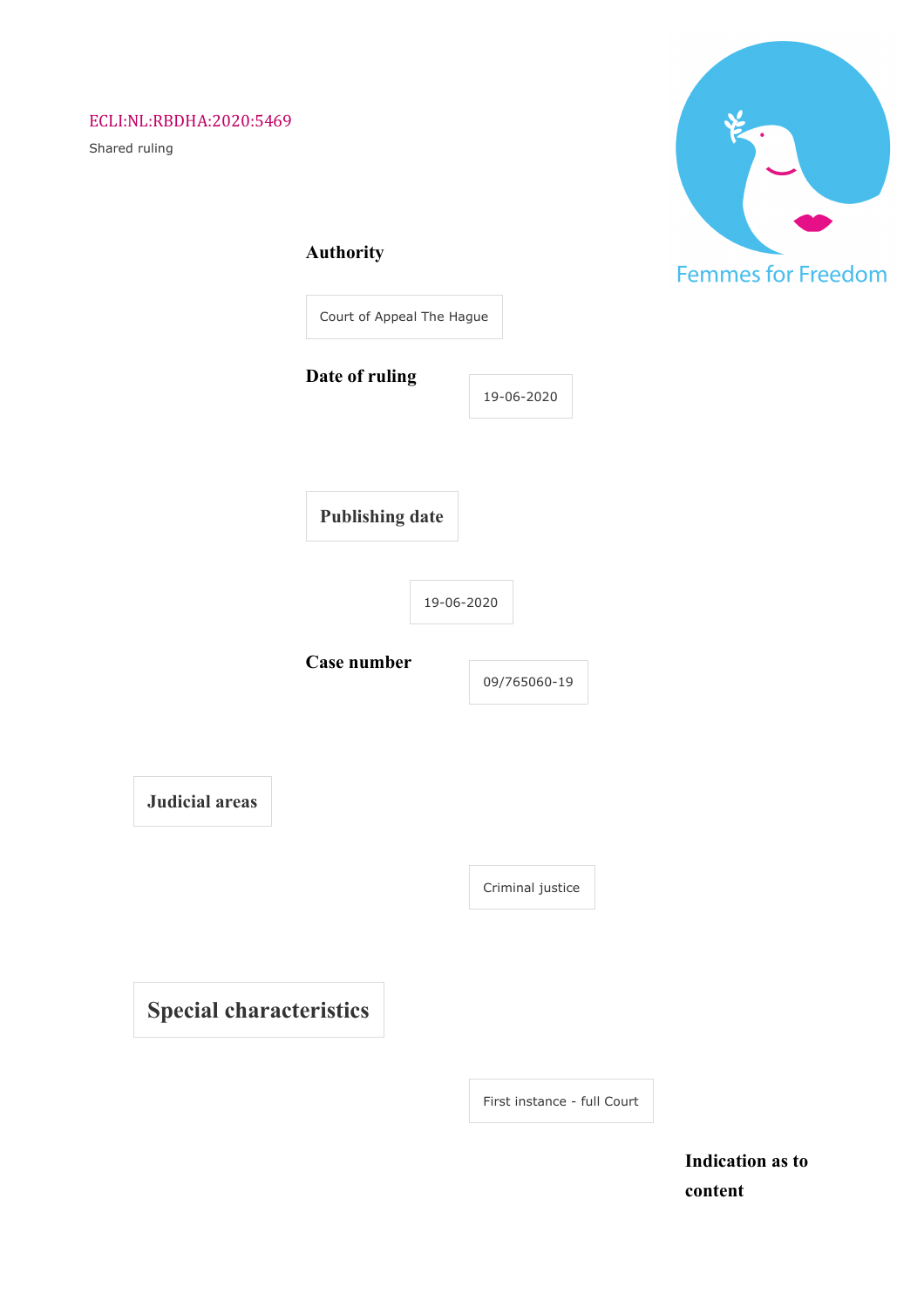The Court convicts the suspect to 80 hours community service for sedition and

incitement to commit violence against persons or their properties because of

their gender. The Court deems that it has been proven that the suspect has

committed sedition and incitement to commit violence against women by giving a web lecture that

contained the text "circumcision is mandatory for men and recommended for women. For women it is

not mandatory. The wisdom behind this is that the penis is cleansed from impurities that are present

on the foreskin and for women it diminishes lusts"; he declared the aforementioned text; the

aforementioned (web) lecture had been placed on the website of the As-Soennah mosque and was

open to viewing at this website. No violation article 10 ECHR [European Court of Human Rights] now

that the infringement has been provided by law, the statutory prohibition serves a legitimate purpose

and in a democratic society the infringement is required. This is a case of a pressing social need and

the requirements as to proportionality have been met. The Court is of the opinion that in this case

the right to freedom of (religion and) speech cannot outweigh the right of women to protection

against violence and discrimination. The Court deems the conviction of the suspect to be proportional

to the objective intended and hence required in a democratic society within the meaning of article 10

section 2 ECHR.

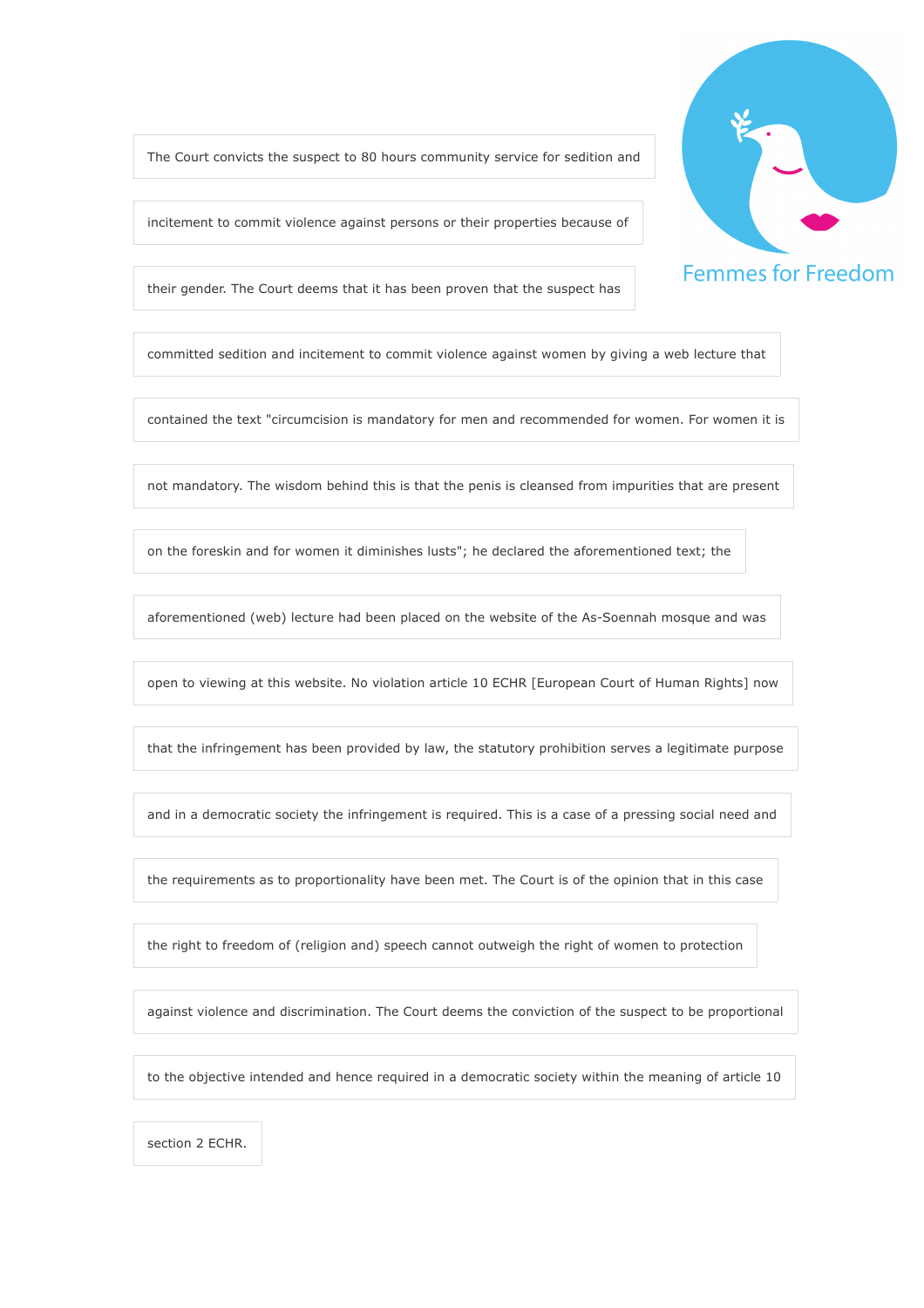# **Found on**



Rechtspraak.nl

## Extensive ruling

## **Judicial ruling**

**Court of Appeal THE HAGUE**

Criminal Justice

Full Court criminal division

Public Prosecutor's office registration number: 09/765060-19

Date of judicial ruling: 19 June 2020

Conflicting statements

#### **(Promis judgment)** [ruling motivated by the considerations of the Court]

On the grounds of the indictments and resulting from the investigation at the hearing the Court of Appeal has passed the following sentence in the case of the public prosecutor against the suspect:

### [the suspect],

born at [date of birth] 1987 in [place of birth],

[address]

**1** The investigation at the court hearing

The investigation was performed at the Court Hearing of 18 December 2019 (pre-trial review) and 5 June 2020 (substantive hearing).

The Court has heard and become aware of the claim of the public prosecutor mr. W. Bos and of the defence brought forward by the suspect and his lawyer mr. Y. Özdemir.

## **2** The indictment

The suspect was accused of the following:

1.

having incited in public any person to a criminal offence during or around the period from 1 May 2015 up to and including 24 January 2019 in The Hague, at least in The Netherlands, by:

giving a (web) lecture during which he articulated the text "circumcision is mandatory for men and recommended for women. For women it is not mandatory. The wisdom behind this is that the penis is cleansed from impurities that are present on the foreskin and for women it diminishes lusts"; this (web) lecture had been placed on the website of the As-Soennah Mosque, named [website] and it was open to viewing on the aforementioned website;

2.

that during or around the period of 1 May 2015 up to and including 8 November 2018 in The Hague, at least in The Netherlands he verbally, in public incited any person to commit violence against persons or their properties, notably (all) (Islamic) women, because of their gender,

that he gave a (web) lecture during which he articulated the text "circumcision is mandatory for men and recommended for women. For women it is not mandatory. The wisdom behind this is that the penis is cleansed from impurities that are present on the foreskin and for women it diminishes lusts"; this (web) lecture had been placed on the website of the As-Soennah Mosque, named [website] and it was open to viewing on the aforementioned website;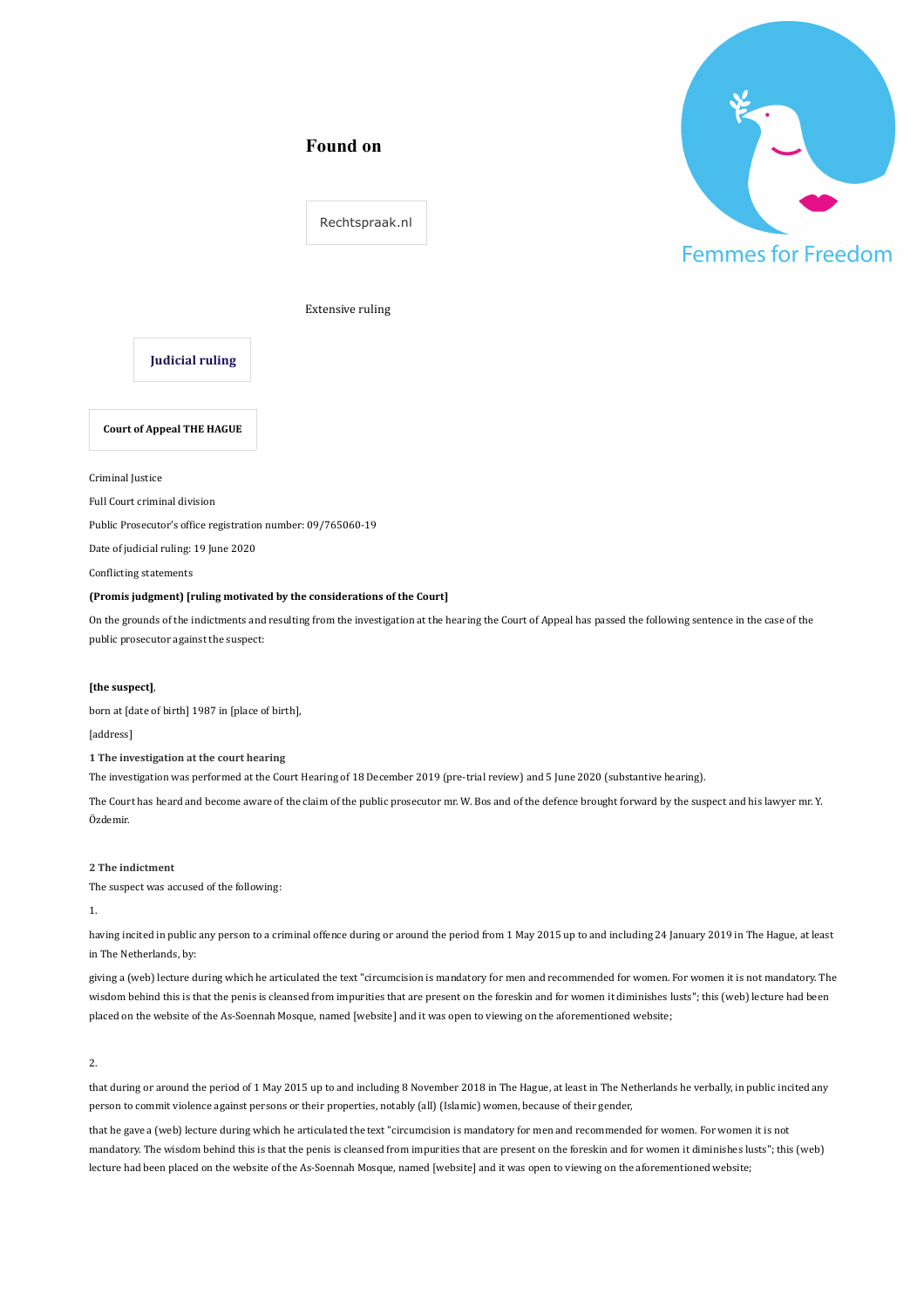## **3** Consideration of the evidence

## 3.1

## Introduction 1

In summary the suspect is accused of having articulated a message whereby he incited any person to commit a criminal offence (female circumcision, fact 1) thus inciting any person to commit violence against women because of their gender  $(fact 2)$ .



In the on-line study environment [website] of the As-Soennah mosque in The Hague in the autumn of  $2015 \underline{2}$  a video clip

lasting 54 minutes and 34 seconds was placed  $\underline{3}$  in which the suspect teaches about the subject 'Characteristics of the natural predisposition', also known as the 'Fitra'. This is a part of a multi-volume course about purity and cleanliness in Islam 4. This clip had been recorded by the suspect in the Summer of 2015.  $\Sigma$  In this clip the suspect translates fragments from a book about simplified jurisprudence in the light of the Koran and the Soennah and his lecture includes the following 6.

"As has been said circumcision is mandatory for men and recommended for women. For women it is not mandatory. The wisdom behind this is that the penis is *cleansed from impurities that are present on the foreskin and for women it diminishes lusts*"<sup>7</sup>

In April 2018 this statement was noticed by the national media. On 27 April 2018 the video clip that contained this statement was shown and discussed in the programme *Nieuwsuur* 8 and subsequently on 28 September 2018 in the programme *De Nieuwe Maan* 9. Subsequently on 8 November 2018 this was reported by [claimant]. Subsequently she called upon others to report the offence as well. In total over 130 reports were sent to police station Hoefkade in The Hague. On 16 May 2018 the board of the As-Soennah Mosque placed a message on [website] that the video clip had been removed from the website. 10

The Court has to answer the question whether the suspect was guilty of incitement of any person to commit a criminal offence by making this statement (fact 1) and whether he incited any person to commit violence against (Islamic) women (fact 2).

## 3.2

#### The position of the public prosecutor

The public prosecutor has responded with regard to consideration of the evidence regarding the charges.

According to the public prosecutor the statements had been made in public because the mosque did not impose specific requirements on those who could or who could not access the on-line course material. It was also accessible for the journalists of *Nieuwsuur*. This renders the course material publicly accessible and places it in the public domain within the meaning of the articles 131 and 137d of the Dutch Criminal Code. The suspect participated in the realisation of the online course material, so that it can be assumed that his intentions were aimed towards dissemination of the material in the public domain.

Furthermore the public prosecutor declared that the statements made by the suspect are directed towards an audience that (in part) want to gain more knowledge about Islam, interpretation of relevant scriptures and the consequences of those scriptures for their daily lives. By telling this interested audience that female circumcision is recommended, the suspect created the impression that this is commendable. In view of the fact that the suspect is a professional, a learned teacher who has connections with one of the larger mosques in The Netherlands, the recommendation made has impact and the suspect is guilty of inciting any person to commit a criminal offence, assault at the least.

This is also a case of incitement of any person to commit violence against persons because of their gender, because the suspect distinguishes according to gender by the aforementioned motivation for female circumcision, notably diminishing feelings of lust and because of the fact that female circumcision is an entirely different (and punishable) intervention in comparison with male circumcision. Because of the suspect's function within the mosque it can be assumed that he was conscious of the meaning of the recommendation he articulated and that he at least accepted the reasonable chance that his statement would incite any person to commit violence against women.

#### 3.3

The position of the defence

The lawyer advocated acquittal with respect to both charges.

With regard to fact 1 the lawyer brought forward that there was no case of incitement in the context in which the statement was made, because it cannot be proven that the suspect tried to influence persons to commit criminal offences; neither was the statement of such a nature that anyone could be incited by it. The participants in the on-line course are not persons who are impressionable and the statement that is brought forward in the charges is part of a video that lasted 54 minutes and 34 seconds in total, the larger part of which does not pertain to circumcision but other subjects are discussed in this video. The part that does pertain to circumcision has been translated (on the spot) from a scientific book, from which the suspect himself did not draw conclusions. The suspect did not express words of commendation, admiration, glorification or justification of female circumcision.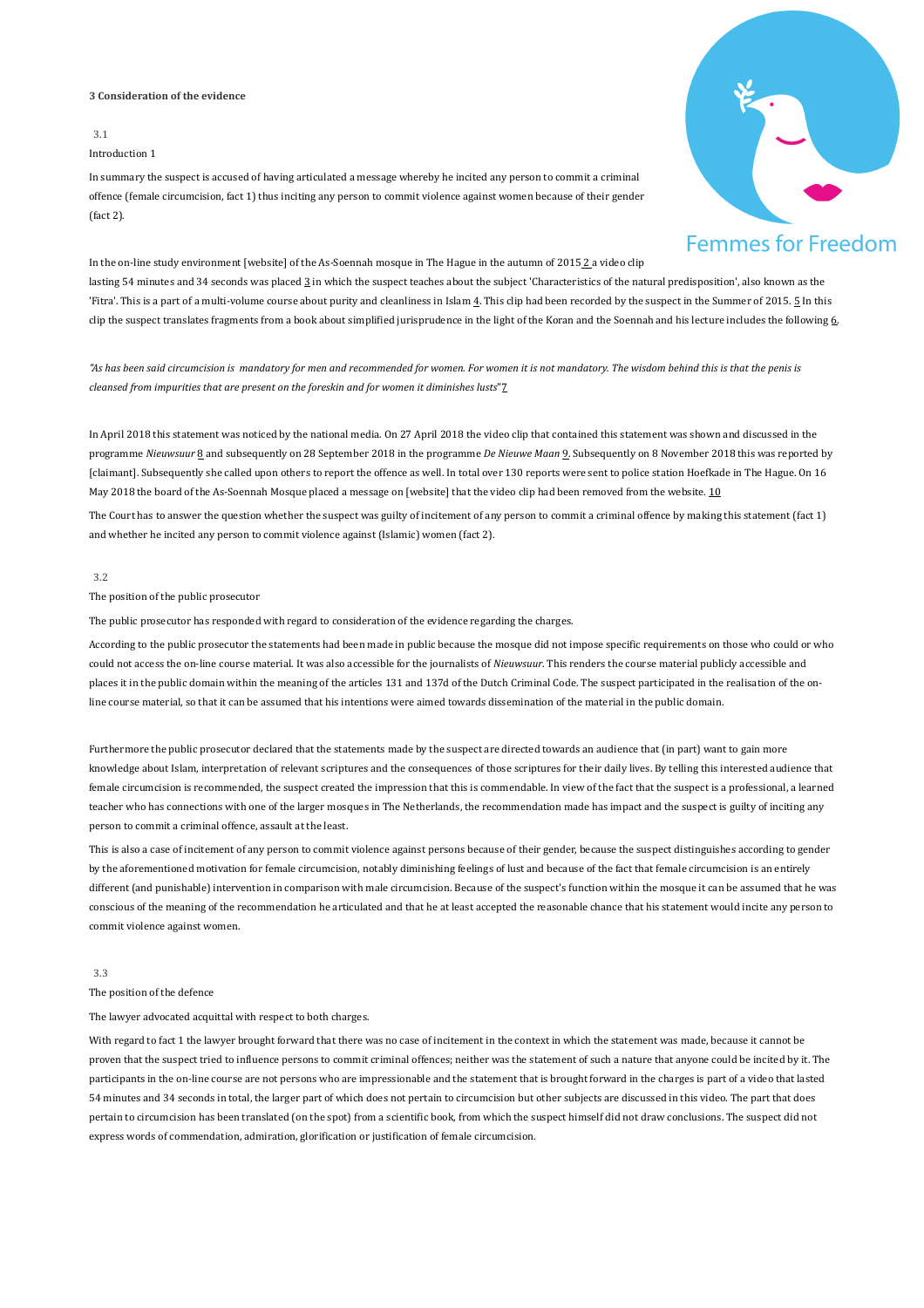Furthermore the lawyer brought forward that it cannot be proven that the suspect committed intentional sedition. First and foremost it is not clear to which the charges brought specifically pertain and moreover the statement is not a commendation made by the suspect himself. It is a quote from an Arab book about simplified jurisprudence. Moreover the suspect himself does not approve of the content of the text.

Furthermore the lawyer took the view that the statement had not been made in the public domain because it could not be heard by the public in a public space. According to the defence the mosque's on-line lessons should be deemed a private group. Moreover it is not clear how many persons were reached by the video.

With respect to fact 2 the defence brought forward that the statements made by the suspect do not come under criminalisation within the meaning of article 137d of the Dutch Criminal Code, because these statements were made in the context of a

scientific treatise. Therefore the lawyer requested to lend a restrictive interpretation to this article. Moreover it was brought forward that article 137d of the Dutch Criminal Code is intended for the protection of minorities or vulnerable groups and that women cannot be categorised as such.

#### 3.4

The evaluation of the charges

On the grounds of the means of evidence mentioned under 3.1 it has been established that the suspect articulated the statement mentioned in the charges.

### *Publicity of the statement*

In order to establish judicial findings for both facts the statement must have been made in the public domain. In order to decide whether a statement was made in the public domain it is essential to determine whether the statement was made under such circumstances and in such a way that it is directed towards the public and can be viewed and/or heard by the public.

The administrative president of the As-Soennah mosque has stated that everyone can register per e-mail in order to access the on-line course material on [website]. The study programme of the mosque is offered on line because requests to this effect have been made from all over The Netherlands. 11

The Court is of the opinion that by utilising the Internet a conscious choice had been made for a medium with an extensive public outreach. This is not altered by the fact that Internet users have to send an e-mail and therefore were not confronted with the suspect's statements unsolicited. Access to the actual content of the statement against which the charges were brought, was free. In contrast with the arguments put forward by the defence according to the Court the requirement of accessibility in the public domain has been met. The suspect recorded the film deliberately in order to place it on the Internet, so that it can be assumed that this has been his intention.

### *Incitement of any person to commit a criminal offence? (fact 1)*

Concerning this the Court takes the following considerations as a proposition.

Criminal sedition is incitement of any person to commit a criminal offence or violent behaviour against public authorities. This means the incitement of any thought or fact, attempts to establish the opinion that this should be desirable or necessary and to induce the desire to effect that fact. Sedition can take the form of a request or an incitement or it can be phrased in a more compelling form. Sedition can also be implicit in the expression of high, moral appreciation of an act. The sedition has already been completed once the statement has been made by the perpetrator. It is not required that the sedition has had any result or that the fact to which the sedition pertains actually occurs or that it has been established whether the criminal offence can reasonably be expected to occur.

## *Any criminal offence*

This case concerns female circumcision and in The Netherlands this is punishable as a form of assault on grounds of articles 300 up to and including 304 of the Dutch Criminal Code.

#### *Context of the statement*

Whether in this case an incitement was expressed can - among other things - depend on the words in which the statement is phrased, the apparent intention of the statement, the context in which the statement was made, the place where and the occasion at which the statement was made and the target audience at which the statement was manifestly aimed.

The Court is of the opinion that the statement made by the suspect, in view of the phrasing, cannot reasonably be understood other than as a commendation of female circumcision and that the suspect therefore incited any person to commit a punishable offence. In this context the term 'recommended' used by the suspect in his phrasing with respect to female circumcision, is not subject to different interpretations. In a linguistic sense the words "the circumcision is recommended for women" can only be understood to be a commendation of female circumcision, even when subsequently is said that this circumcision is not mandatory. That the suspect meant to say that 'recommended' should be interpreted as 'non-mandatory' and that he himself does not advocate female circumcision as he stated in Court, has not in any way become clear in the video clip.

The statement should also be considered in the light of the nature and the content of the course about purity and prayer in Islam and the capacity in which the suspect gave that course.

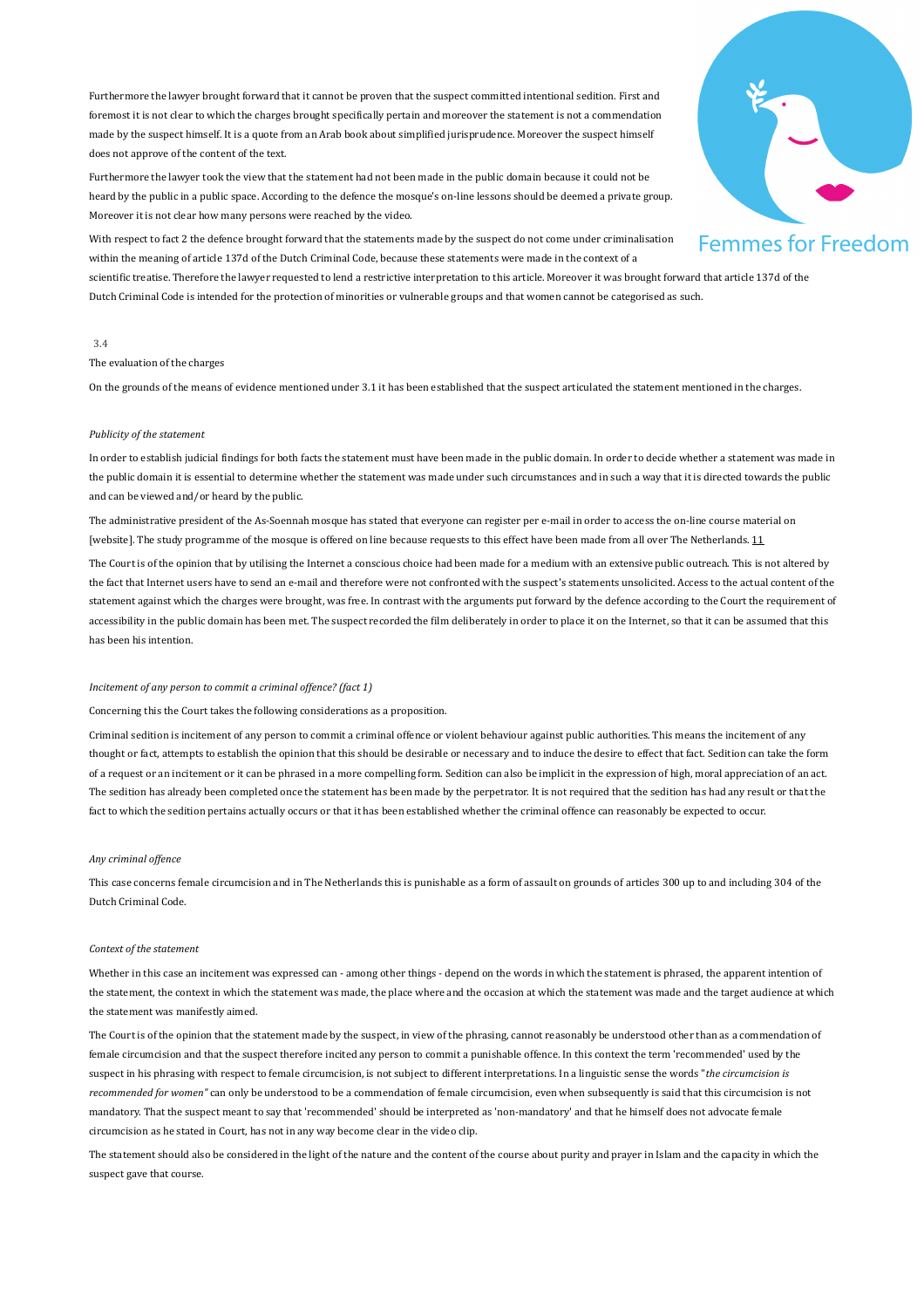Because the statement was made during a course about purity the suggestion was raised - and according to the suspect it should be interpreted in this way according to the scholar he quoted - that female circumcision diminishes female lust and therefore contributes to purity. In doing so the suspect placed female circumcision in a positive light.

The suspect studied theology in Saudi Arabia for four and a half years and since the Spring of 2015 he worked at the As-Soennah mosque. He studied the Quran from a young age. 12 The suspect stated further that he also answered (simple) questions within the mosque if people asked him how to structure their lives in a practical sense on the basis of his lessons. From all of this it follows that in the video the suspect spoke with expertise and with the authority of the As-Soennah mosque.



Moreover it is a matter of public knowledge that female circumcision still takes place within certain cultural contexts and that it is considered legitimate in certain countries with Islamic legislation. Although the suspect stated not to have had the

intention of promoting female circumcision, - because of his theological background and his function within the mosque - he should have been able to understand that others would interpret this statement as a commendation of female circumcision; at least he deliberately accepted the reasonable chance that others would interpret the aforementioned statement in this way. That there are no indications in the file that the statement had been interpreted in this way by those who followed the course is irrelevant for this evaluation.

As opposed to the arguments of the defence according to the Court there is no context to restrict the seditious character of the statements. This is all the more relevant now that these statements had been placed on the website of the As-Soennah mosque, a mosque that is known to strictly adhere to doctrine. The suspect should have taken into account that a part of his audience were specifically looking for information about a strict interpretation of the scriptures and could not assume that all his attendees were to understand that the commendation would not be worth disseminating.

The suspect also pointed out that he quoted from a scientific book, that he only wanted to provide information and that he did not advocate female circumcision himself. Especially in his role as teacher it should have been his task to explain very clearly to his audience that female circumcision, other than this quote wants you to believe, is not to be recommended. At the very least he should have placed the quote in the context it had according to him - as he said at the hearing: a minority viewpoint under scholars that neither he nor the mosque condoned. By not distancing himself from the quote he suggested that female circumcision was considered desirable in the As-Soennah mosque.

Based on the aforementioned the Court is of the opinion that fact 1 has been proven legally and satisfactorily.

#### *Inciting any person to commit violence against women?*

The Court already ruled that the statement made by the suspect can only be interpreted as an incitement to any person to commit female circumcision. Thereby the concept of incitement within the meaning of article 137 is implicit as well.

Subsequently the Court should consider the question whether the suspect thus incited any person to commit violence against women because of their gender. In this respect the Court considers the following.

There is a case of 'inciting violence' within the meaning of article 137d of the Dutch criminal code if statements outline a distinction that can reasonably be expected to result in violence and discrimination of a group of people. This includes every form of distinction, every exclusion, constraint or preference that has as its objective or may result in circumvention or violation of the recognition, the enjoyment or the exercise of equal human rights and equal fundamental freedoms.

#### *Evaluation of the present case*

It is a matter of public knowledge that female circumcision - as opposed to male circumcision - is a form of mutilation and assault and is therefore a criminal offence within the meaning of the articles 300-304 of the Dutch criminal code. The Court is of the opinion that the phrasing expressed by the suspect implies that the statement undeniably is aimed towards women. Subsequently stating that behind female circumcision lies the wisdom that this diminishes feelings of lust would be tantamount to an incitement to commit violence against women on the grounds of their gender by carrying out circumcision according to the Court. On the grounds of the aforementioned the Court is of the opinion that it has also legally and satisfactorily been proven that the suspect has committed the offence mentioned under fact 2.

## 3.5

The judicial finding of facts

The Court states that the following facts have been proven:

## 1.

during the period from 1 May 2015 up to and including 16 May 2018 in the Hague, he incited to commit a criminal offence by verbally, in public:

giving a (web) lecture during which he articulated the text "circumcision is mandatory for men and recommended for women. For women it is not mandatory. The wisdom behind this is that the penis is cleansed from impurities that are present on the foreskin and for women it diminishes lusts"; this (web) lecture had been placed on the website of the As-Soennah Mosque, named [website] and it was open to viewing on the aforementioned website; the aforementioned (web) lecture was placed on the website of the As-Soennah Mosque [website'] and could be viewed there;

 $\overline{2}$ 

that he incited, in public, verbally, any person to commit violence against persons or their properties, notably women, because of their gender during the period from 1 May 2015 up to and including 16 May 2018 in the Hague by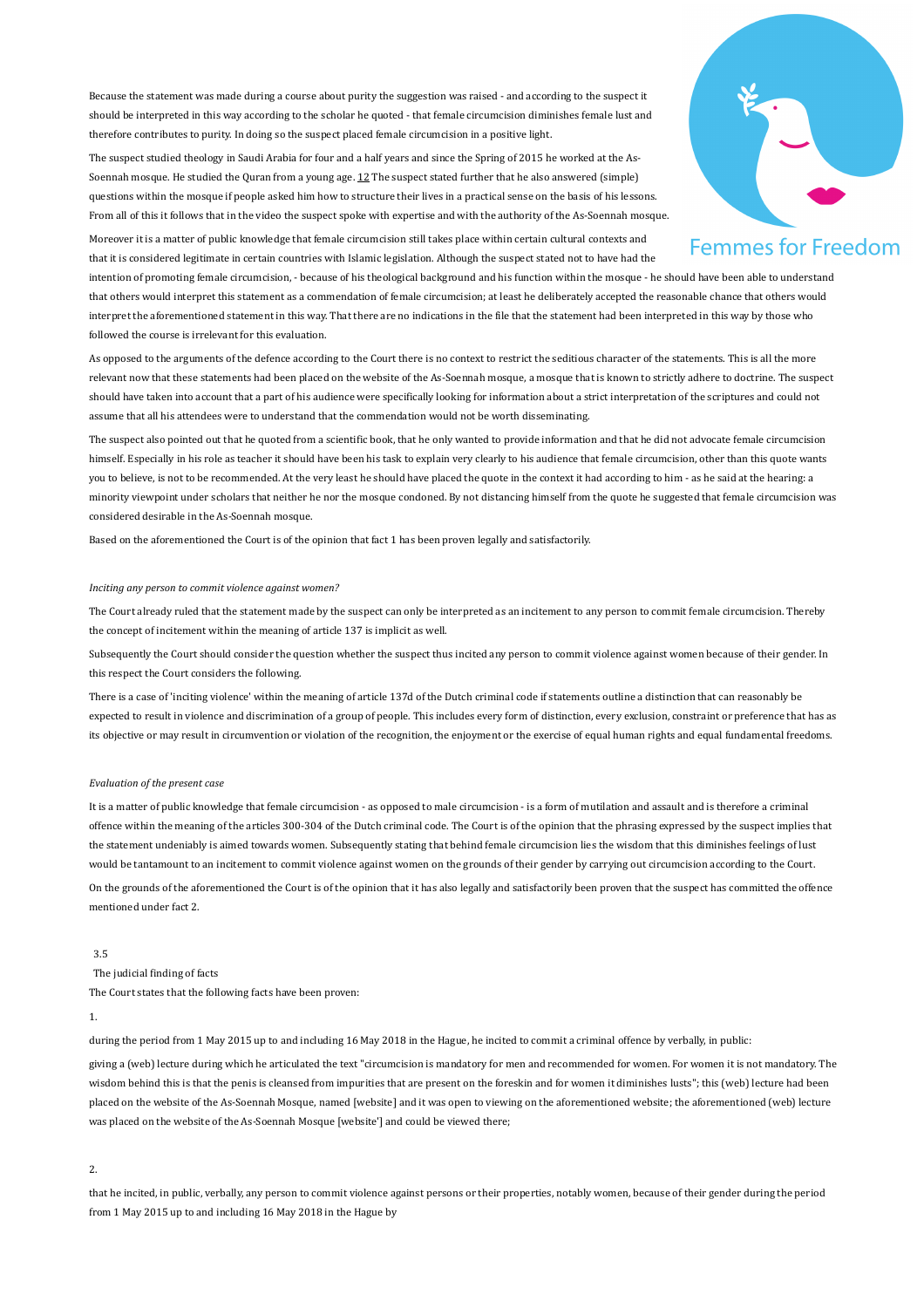giving a (web) lecture during which he articulated the text "circumcision is mandatory for men and recommended for women. For women it is not mandatory. The wisdom behind this is that the penis is cleansed from impurities that are present on the foreskin and for women it diminishes lusts"; this (web) lecture had been placed on the website of the As-Soennah Mosque, named [website] and it was open to viewing on the aforementioned website;

Any typographical and linguistic errors that may have been present in the indictment have been corrected in the judicial finding of facts. According to the discourse at the hearing the defence of the accused has not been prejudiced by this.

## **4** The criminality of the proven offences

#### 4.1

## Introduction

The question that the Court has to answer in this context, is whether a conviction of the suspect, in view of the circumstances of this case, contravenes the right to free speech, which is warranted by such articles as article 10 of the European Convention on Human Rights (ECHR) for the protection of human rights and the fundamental freedoms.

## 4.2

## The point of view of the public prosecutor

The public prosecutor took the position that the actions of the suspect are a violation of the law, because the requirements that warrant a limitation of the freedom of speech have been met. For this purpose it was brought forward that female circumcision violates the Dutch values and norms and that this concerns a topical and highly serious social problem. According to the public prosecutor in this context it is of importance that the audience of the on-line lecture may have included young people who can easily be influenced by the message conveyed by the suspect in his capacity of teacher with the authority of one of the larger mosques in The Netherlands.

#### 4.3

#### The position of the defence

The lawyer brought forward that the statement made by the suspect should be regarded as a contribution to a social debate and that he therefore had stayed within the line of what is admissible. The Court understands that thus an argument had been brought forward to the effect that the charges do not constitute a criminal offence. In support of this argument it was brought forward that the suspect is not a preacher but that he teaches about purity in Islam and that the statement should be considered in this scientific context. As a teacher the suspect quoted opinions and interpretations from scientific texts. There are dozens of movements within Islam, each of which have their own viewpoint about ways of practising and in this context the suspect has expressed the opinion of someone else which is, according to objective standards, an expression of religion. According to the defence the statement will not have brought about extensive or disruptive consequences now that no response in the form of practising female circumcision has ensued.

### 4.3

#### The evaluation of the Court

In order to evaluate whether a contravention of the suspect's freedom of speech is justified, it should be determined whether the law provides for such a contravention, whether the contravention serves a legitimate purpose and, in fine, whether in this case the contravention (a conviction) is required in a democratic society. This last criterium includes the questions whether this is a case of a compelling social need and whether the contravention is proportional to the objective intended.

The articles 131 and 137d of the Dutch Criminal Code have been established by law in a formal sense, the scope thereof can be assessed and it can be presumed that the suspect is aware of the prohibitive provisions laid down in these articles. There is also a legitimate objective of the contravention, notably the protection (of the rights) of others, notably the prevention of the assault of women by circumcision of their genitalia. Therefore the first two questions are answered in the affirmative by the Court.

As for the evaluation of the third question it is paramount, especially in the interest of the democratic constitutional state, that the utmost diligence should be exercised when expressions of opinion are prohibited. It should be prevented that prosecution of expressions of opinion contributes to an atmosphere of social intolerance and therefore effects the opposite of that what the fundamental right of freedom of expression of opinion intended. Therefore a limitation of this right should fulfil a compelling social need (pressing social need) and it should be proportional to the objective intended (requirements as to proportionality). Of interest in this context are the special circumstances of the case and the interaction between the nature of the statement and the potential effect that this statement has, as well as the context within which such a statement was made.

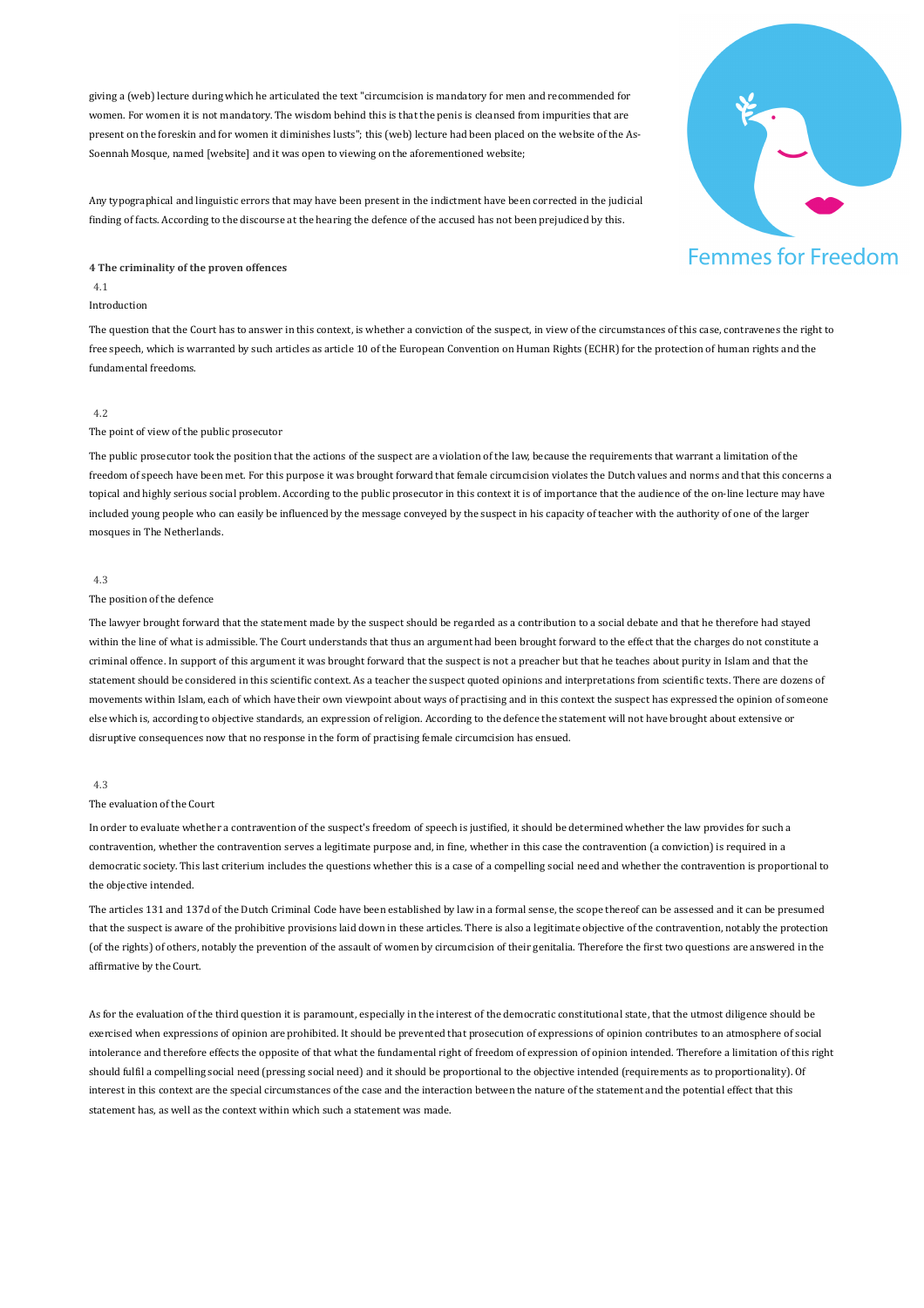The Court deems a conviction of the suspect for this statement in a democratic society required, in view of the fact that in these statements circumcising females was recommended in public and a severe assault would ensue if this recommendation were to be followed. Because of the phrasing used by the suspect, the context determined previously by the Court and the possible effect that this statement - accessible to all - will have, the Court is of the opinion that in this case the right to freedom of (religion and) speech cannot outweigh the right of women to protection against violence and discrimination. The Court deems the conviction of the suspect not disproportional to the objective intended and therefore this conviction is required in a democratic society within the meaning of article 10 ECHR, second paragraph thereof.



On the aforementioned grounds the Court is of the opinion that article 10 ECHR has not been violated and therefore cannot impede a conviction of the suspect with regard to the facts stated to be proven under 1 and 2.

#### **5** The criminality of the suspect

The suspect is also punishable because no facts or circumstances have become plausible that exclude his punishability.

**6** The sentencing

6.1

## The claim of the public prosecutor

The public prosecutor has demanded that the suspect be sentenced to a suspended prison sentence for the duration of 1 month with a probationary period of two years and community sentence of 120 hours, in the alternative 60 days of detention. In his claim the public prosecutor relied on a verdict of the Court of Appeal Overijssel, which concerned a ruling for inciting people to commit violence during a demonstration.

#### 6.2

## The position of the defence

The lawyer did not take a position with respect to any sanctions to be imposed.

#### 6.3

### The ruling of the Court

The sanctions hereinafter are in accordance with the severity of the offence committed, the circumstances under which this occurred and based on the person and the personal circumstances of the suspect, as they have become clear during the investigation at the trial. In particular the Court takes the following into consideration.

In the function of teacher the suspect made statements in an on-line video of the As-Soennah mosque about female circumcision in a way that can only be considered to be seditious and an incitement to commit violence. Under the guise of science he pretended that circumcising women is to be recommended. The words of the suspect will be taken seriously, especially because of his position of teacher at one of the larger mosques in The Netherlands. With this statement he incited any person to commit violence against women and in doing so he crossed the line of the admissible concerning one of the fundamental rights within our democratic society, notably freedom of speech.

By contrast the Court in session gained the impression that the suspect now seems to understand that the freedom to make statements, specifically as a teacher with some influence, finds its limitations in the acts prohibited in such articles as the articles 131 and 137d of the Dutch Criminal Code. The suspect has indicated that it is not his personal opinion and at the hearing he explicitly distanced himself from the viewpoint that female circumcision would be commendable. Furthermore it is clear that in his personal life he has experienced the consequences of the - justifiable for that matter - commotion about his statements in the national media, because since this incident he is no longer employed as a teacher.

The Court has taken note of the criminal record of the suspect of 8 May 2020, which proves that he has no earlier convictions for committing a criminal offence.

The Court also takes into account that the statement of the suspect was on-line as of the Autumn of 2015 until May 2018 and that this sentence is passed as late as June 2020. In the interim the suspect has not come into contact with the police and the judiciary in relation to criminal offences committed nor is there any evidence that the suspect has made similar statements. Under these circumstances the Court, as opposed to the public prosecutor, is of the opinion that a suspended sentence with a probationary period is no longer appropriate.

Having weighed everything the Court is of the opinion that a non-suspended sentence of 80 hours community service is a response that is both appropriate and required.

#### **7 The articles of law applicable**

The sentence to be imposed is based on the articles 9, 22c, 22d, 57, 131 and 137 of the Dutch Criminal Code.

These regulations have been applied as they were legally applicable at the time of the proven offences or at the time of this ruling in accordance with the law.